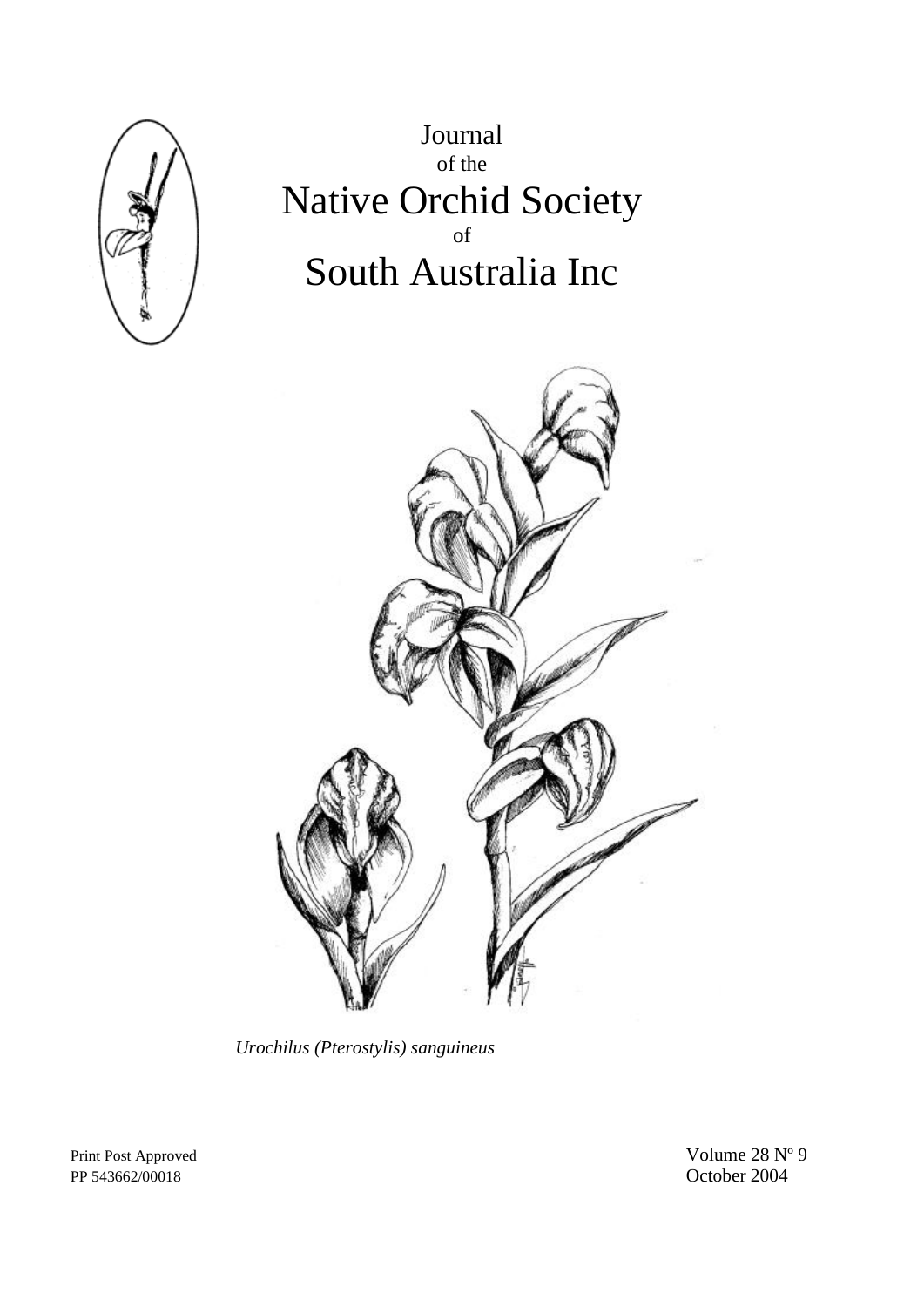#### NATIVE ORCHID SOCIETY OF SOUTH AUSTRALIA POST OFFICE BOX 565 UNLEY SOUTH AUSTRALIA 5061

The Native Orchid Society of South Australia promotes the conservation of orchids through the preservation of natural habitat and through cultivation. Except with the documented official representation of the management committee, no person may represent the Society on any matter. All native orchids are protected in the wild; their collection without written Government permit is illegal.

PRESIDENT SECRETARY Bodo Jensen: Cathy Houston telephone 8243 0251 work 8347 2005 telephone 8356 7356

VICE PRESIDENT Bob Bates

**COMMITTEE** Peter McCauley Brendan Killen Malcolm Guy David Pettifor

David Hirst **Iris** Freeman 14 Beaverdale Avenue ASSISTANT TREASURER Windsor Gardens SA 5087 Bill Dear Telephone 8261 7998 telephone 8296 2111 Email hirst.david@saugov.sa.gov.au mobile 0414 633941

LIFE MEMBERS

Mr R. Hargreaves† Mr D. Wells Mr H. Goldsack† Mr G. Carne Mr R. Robiohns† Mr R Bates Mr J. Simmons† Mr R Shooter Mr. L. Nesbitt

Registrar of Judges: Reg Shooter Trading Table: Judy Penney Field Trips and Conservation: Thelma Bridle telephone 8384 4174 Tuber bank Coordinator: Malcolm Guy telephone 8276 7350 New Members Coordinator: David Pettifor telephone 0416 095095

# PATRON Mr T. R. N. Lothian

*The Native Orchid Society of South Australia, while taking all due care, take no responsibility for loss or damage to any plants whether at shows, meetings or exhibits.* 

*Views or opinions expressed by authors of articles within this Journal do not necessarily reflect the views or opinions of the management committee. We condone the reprint of any articles if acknowledgment is given* 

Journal Cost \$2. per issue. Family or Single Membership with subscription \$16.00

Front cover from an original drawing by Jane Hutchinson. Used with her kind permission.

EDITOR TREASURER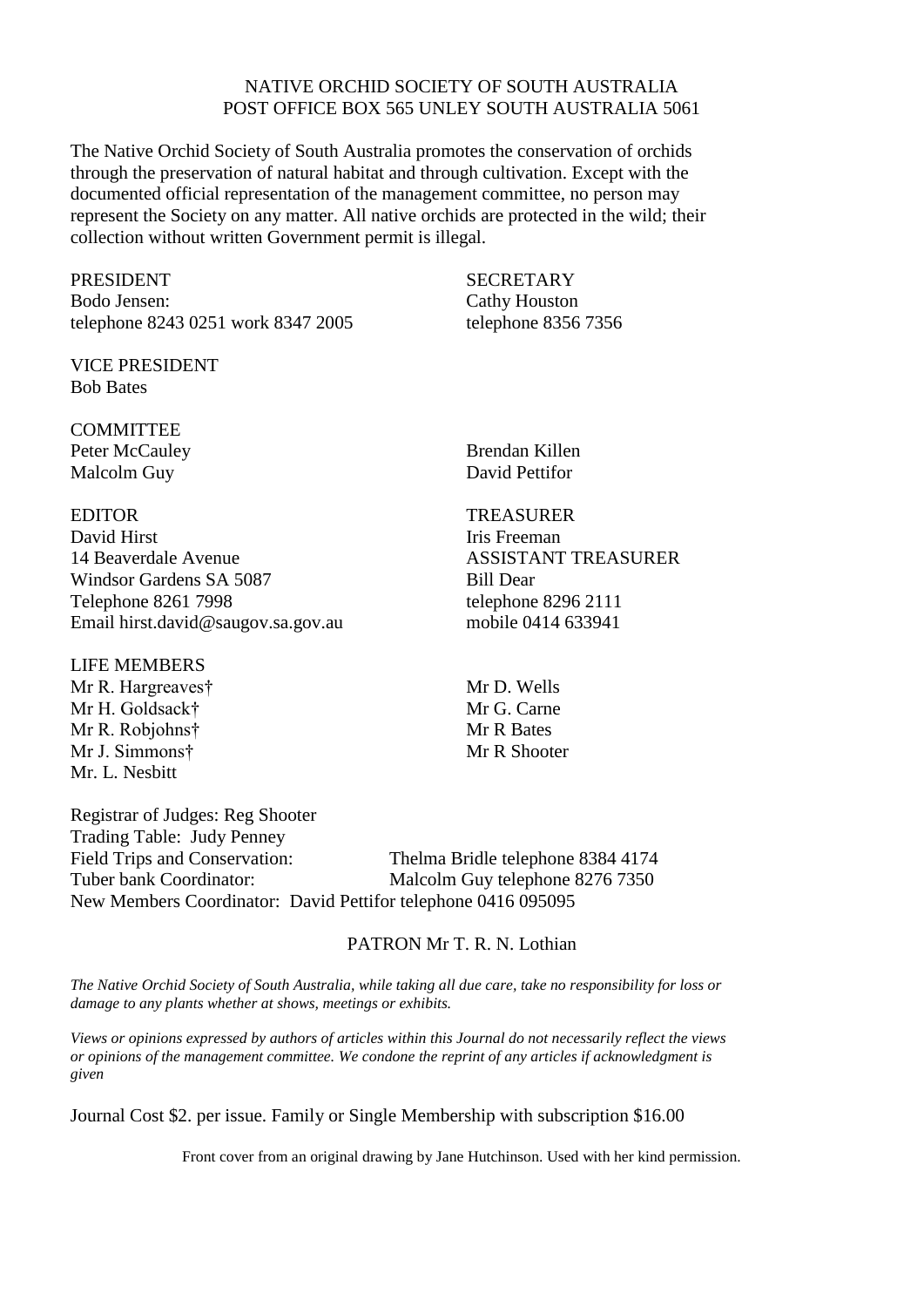

# JOURNAL OF THE NATIVE ORCHID SOCIETY OF SOUTH AUSTRALIA INC.

OCTOBER 2004 VOL. 28 NO 9

# CONTENTS THIS JOURNAL

Title Author Page

| Diary Dates                                                          |                  | 89  |
|----------------------------------------------------------------------|------------------|-----|
| July meeting                                                         |                  | 90  |
| For Your Information - NOSSA News                                    |                  | 91  |
| How it is Done                                                       | Reg Shooter      | 92  |
| <b>NOSSA Spring Show</b>                                             | Reg Shooter      | 92  |
| A.O.F. Awareness Campaign. Damping-off of deflasked seedlings        |                  | 93  |
| South Australian Women Orchid Painters number 10:                    |                  |     |
| Martha (Pattie) Crompton                                             | John Crompton    | 94  |
| Orchid Grid - September 04                                           | Les Nesbitt      | 95  |
| New Species of <i>Thelymitra</i> (sun orchids) in S.A-               | <b>Bob Bates</b> | 95  |
| Conservation trip to the mid north to monitor Pterostylis despectans |                  |     |
|                                                                      | Thelma Bridle    | 96. |

#### NEXT MEETING 26 OCTOBER 2OO4

Tuesday, 26 October, St Matthew's Hall, Bridge Street, Kensington. Meeting starts at 8:00 p.m. Doors to the hall will be open from 7:15 p.m. to allow Members access to the Library and trading table. The meeting may be divided into two segments, Western Australian spider orchids and then some questions and answers.

DIARY DATES 4-5 November Conservation in the South East 7 November Field trip to Lobethal to see *Thelymitra* 13 Nov. (Sat) Field trip to Halbury/Clare 14 Nov. (Sun) Conservation/Field trip Mount Bryan and Koolunga 23 November Annual Auction/ Xmas Raffle draw 27-28 Nov. Conservation in the South East 5 December Annual BBQ Picnic 13-19 Sept. 2005 WA Orchid Spectacular

#### NEXT COMMITTEE MEETING

Wed, 3d November at the home of Bodo Jensen. Meeting commences at 7:30 p.m.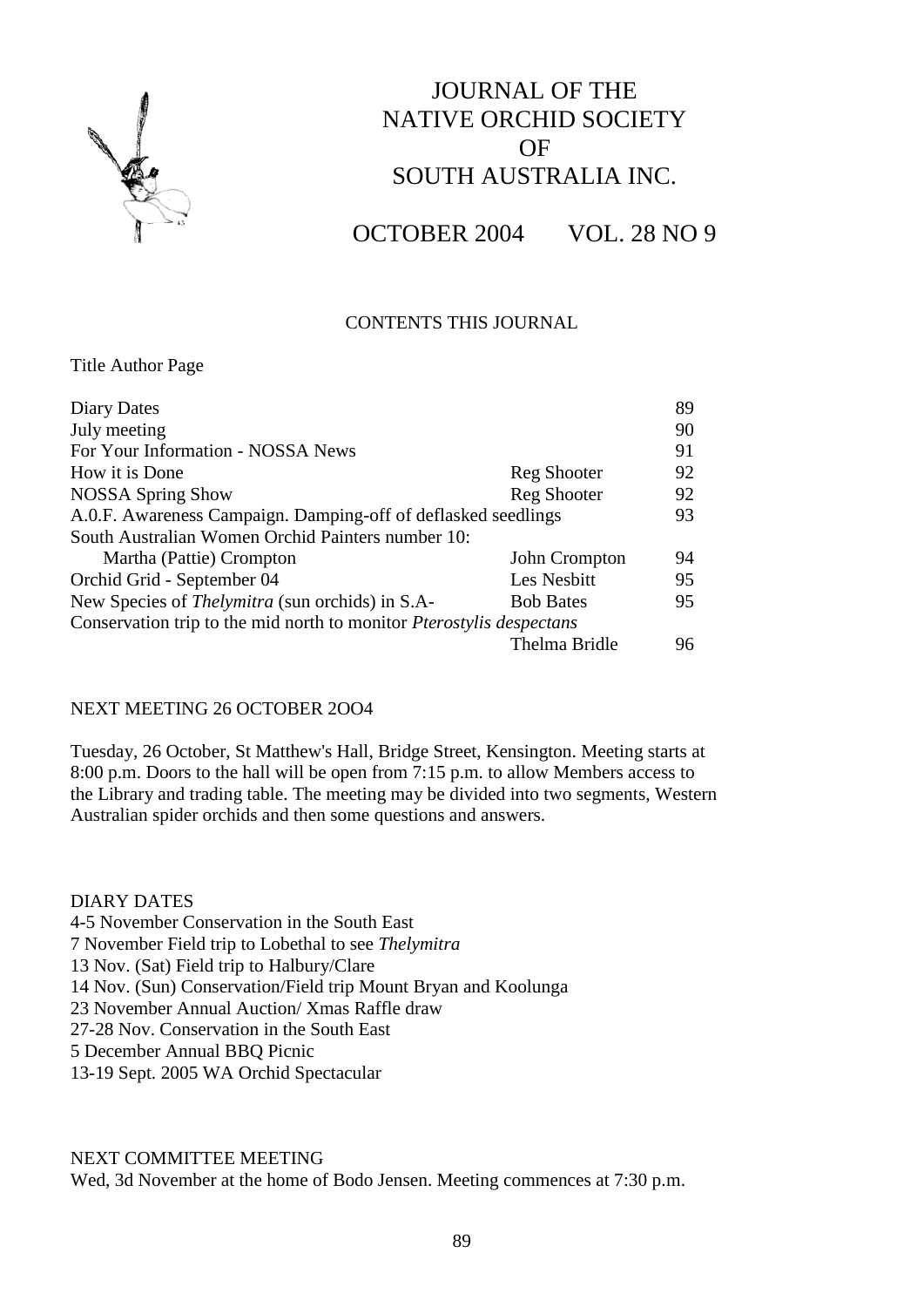#### SEPTEMBER MEETING - Plants Benched

Epiphyte species

*Dendrobium kingianum* (11 plants); *Den. tetragonum*; *Dockrillia linguiformis; Doc. beckleri* (3 plants) *Doc. mortii; Doc. striolata* (2 plants) *Sarcochilus falcatus* Epiphyte hybrids *Dendrobium aemulum x speciosum; Den.* Aussie Frontier; *Den. x delicatum* (4 plants): *Den*. Elegant Heart; *Den*. Ellen (3 plants); *Den*. Gillian Leaney x Bardo Rose; *Den. kingianum* var. Star of the Garden; *Den*. Our Native; *Den*. *speciosum* var. *curvicaule*; *Den. speciosum* x Star of Dawn; *Den*. Star of Riverdene; *Dockrillia* Dainty Cascade; *Doc*. Duffy; *Doc*. Michael Jupp; *Doc*. Rosemary Jupp; *Sarcochilus* Colonial Rose x *fitzgeraldii*: *Sarco*. Dorrigo; *Sarco*. Emily; *Sarco*. *hartmannii* var. *aquilis*; *Sarco*. Rachael. Terrestrial species *Caladenia caudatus; Cal. patersonii; Cal. roei; Cal. stricta; Calochilus robertsonii;; Chiloglottis* aff. *truncata; Lyperanthus sauveolens; Diuris amplissima; D. orientis; D. palustris* (2 plants); *Glossodia major* (4 plants); *Pterostylis arenicola; Pt. biseta; Pt. foliata; Pt. pusilla; Pyrorchis nigricans; Thelymitra macmilliani.* Terrestrial hybrids *Caladenia latifolia x flava; Diuris* Pioneer 'Big-Ears'; *Pterostylis* Cutie x ba*p*tistii; *Pterostylis* x *ingens*; *Thelymitra* 'Goldfinger'; *Pterostylis* SA Great; *Thelymitra* Kay Nesbitt. Judging results Epiphyte species lst *Dockrillia linguiformis* grown by Noel Oliver 2nd *Doc*. *striolata* grown by Wally Walloscheck 3rd *Sarcochilus falcatus* grown by Noel Oliver Epiphyte hybrids lst *Dendrobium* x *delicatum* grown by John & Bev Gay 2nd *Dockrillia* Rosemary Jupp grown by Graham & Jan Burford 3rd *Dendrobium* Star of Riverdene grown by John & Bev Gay Terrestrial Species lst *Diuris palustris* grown by Les Nesbitt 2nd *Glossodia major* grown by David Pettitfor 3rd *Diuris amplissima* grown by Les Burgess Terrestrial hybrids lst *Caladenia flava x latifolia* grown by Les Nesbitt 2nd *Diuris* Pioneer 'Big-Ears' grown by Les Nesbitt 3rd *Pterostylis* Cutie x *baptistii* grown by Malcolm Guy Plant of the Night *Dockrillia linguiformis* grown by Noel Oliver Popular Vote Results. Terrestrial Species *Diuris orientis* grown by David Pettifor Terrestrial Hybrid *Caladenia flava x latifolia* grown by Les Nesbitt Epiphyte species

*Dockrillia linguiformis* grown by Noel Oliver

Epiphytic Hybrid

*Sarcochilus* Rachael grown by Reg & Gillian Shooter

Plant commentary on Epiphytes was by Graham Zerbe and on terrestrials by Les Burgess.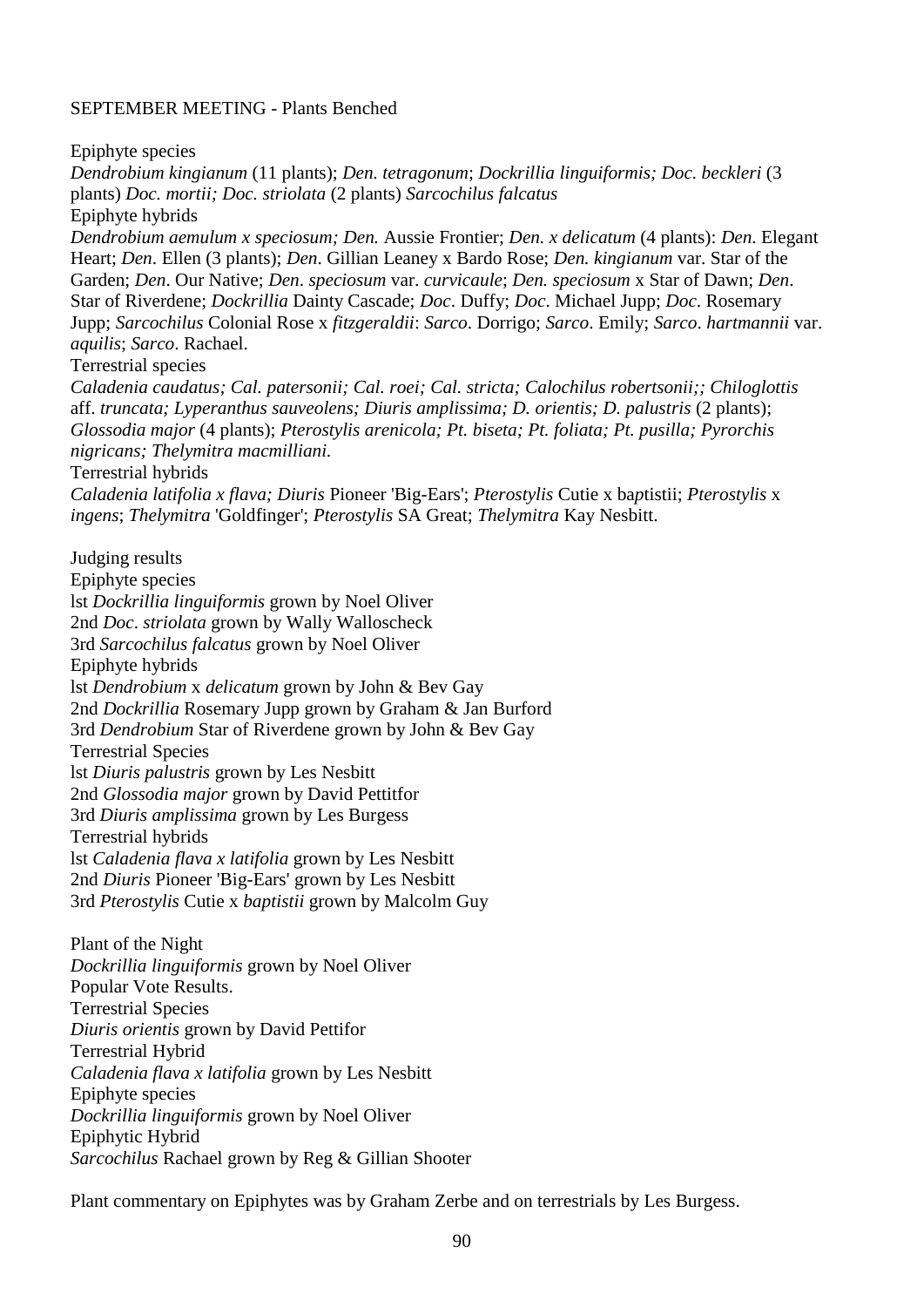# SEPTEMBER SPEAKER

Bob Markwick, our speaker for September, gave a well organised slide show to illustrate his talk on the wildflowers of the Kosciusko which included a number of orchids. The diversity that exist in the alpine flora was well demonstrated.

FOR YOUR INFORMATION . NOSSA NEWS

## NEW MEMBERS

The Society and committee would like to wish a warm welcome to new members, A. Abley, P. Donovan, J. Niejalke, D. Richman, S. Willcox and Mike Pieloor (ACT) and also P. & V. Clayton who joined earlier this year.

## TUBER BANK - 2004 - 2005 REMINDER

This is a reminder to Terrestrial growers to check your pots to see what tubers you can donate to the tuber bank. Please remember to include locality data with the tubers. The tuber bank depends on growers supplying tubers for the younger or new growers and to ensure a good stock of plants is widely available. Please advise Malcolm Guy - by 2"o November l5 Naomi Tce, Pasadena, SA Phone: 82767350 The list of tubers available is published in the December Journal

# XMAS RAFFLE

Donations of items to put towards the Christmas Raffle basket to be drawn at the November meeting can be brought in to the October meeting. Please see Jill or Reg Shooter. Tickets will also be on sale at the November meeting

It is with sadness we announce that Noel Lothian, NOSSA's Patron, and also Bert Hocking, a long standing member, both passed away recently.

FOR SALE Glasshouse with fibreglass roof approx. 20' x 6'. Needs new roof. Buyer to dismantle & remove. \$50 or best offer P.J. Barnes ph (08) 8379 7284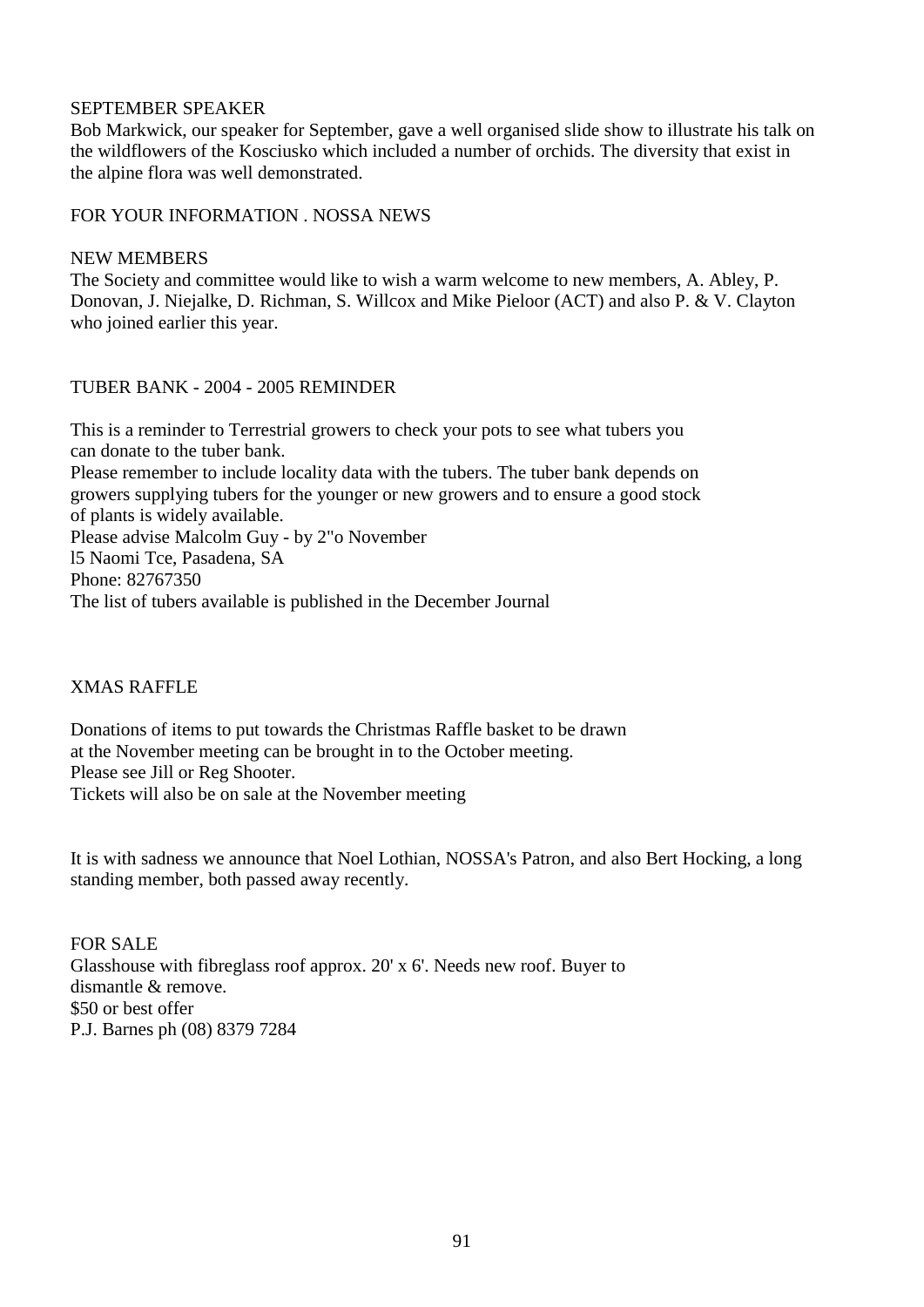#### How it is Done Reg Shooter

What a wonderful sight the benches were at the September meeting, I reckon it was the best for a number of years. Both terrestrial and epiphyte sections were packed, so much so that we had to get extra benches to display them.

There was a number of *Dendrobium X Delicatum* benched. This is a natural hybrid between *Den. speciosum* and *kingianum*. The plants we see in collections are, in the main, not natural hybrids but man made. This hybrid has been around for many years the natural hybrid first being described by Bailey late in the 19th century then the manmade crossing registered as *Den. specio-kingianum* by Lawrence in 1892. It is a very variable hybrid with flowers varying in colour from almost pure white through cream to shades of pink many with mauve spotting. It is an easy orchid to grow and flower preferring a shallow pot, good drainage and plenty of air movement, it does not tolerate 'wet feet'.

John and Bev Gay exhibited a beautiful specimen plant in a 25 cm pot, 21 racemes of pure white flowers held erect well clear of the foliage having a delicate sweet perfume. This perfume can become overpowering in a restricted area such as an enclosed room or a car however in the open shade house it is a perfume that evokes thoughts of walking through a rainforest in the spring.

Quite a different orchid is *Dockrillia linguiformis* syn. *Dendrobium linguiforme*. This species is commonly known as the tongue or thumbnail orchid in reference to the shape of the leaves that do indeed look like a tongue or thumbnail. To grow this species successfully it has to be mounted instead of in a pot. Many types of mount can be used, the plant benched on Tuesday belonged to Noel Oliver and was on a piece of melaleuca branch 60 cms long. Other suitable materials are cork bark, old Teatree or any hard wood making sure the mount is large enough for several years growth as a small piece will quickly cover an area and the plant receives a set back if it has to be removed from one mount to another. This is a fairly easy species to grow requiring to be kept on the dry side during the winter months then regular watering in the summer making sure to keep up the humidity by frequent misting. Like most of the Australian epiphytes very little fertiliser is required maybe a general liquid low nitrogen dose early in spring with another in late summer. The individual flowers are small, spidery and white but on a large specimen such as the one Noel exhibited it is a sight to behold.

#### NOSSA Spring Show Reg Shooter

Once again members put on a magnificent show of our lovely delicate orchids both epiphyte and terrestrial. It is very interesting and enjoyable to listen to visitors to the show commenting on the plants. Words like beautiful, delightful, exquisite and the like are constantly being heard. Older visitors will readily inform you when referring to the terrestrials that; "when I was young they used to grow in the hills" and they are quite surprised and delighted to learn that they still grow there, albeit in lesser numbers. Likewise many are surprised to learn that the epiphytes grow on trees.

The judging of the show went off very well, we started at 8am and were completely finished by 11.30. Thank you to the judges who got up early on Saturday morning to carry out these duties. Visitors love to see who has won what and often ask why that one was deemed to be better than that one, it quite often makes for an interesting conversation!

Talking of winners, Wally Walloscheck was thrilled and surprised to find he had won the Wells Trophy for champion epiphytic species and the Grand Champion of the show with a magnificent example of the epiphytic species *Dockrillia teretilolia* var. Fairfaxii. Wally informed me this was the second time it had flowered this year, the first time just a few weeks back. I was very interested to find out how Wally manages to grow this species so well regularly each year (it has won prizes in previous years) I was fortunate enough to be given his full cultivation tips, "I take it home from the show hang it up in my shade house then bring it in again next year". That's it. He doesn't fertilise or artificially water it just relying on natural rainfall for moisture. Living in the hills as Wally does the winter temperatures often fall to freezing point but summers would be much cooler than on the plains this seems to be the conditions that suit this plant, congratulations. This orchid has been nominated for the Bill Murdoch trophy, a national trophy given each year to the grower of the best Australian species. Here's wishing you luck Wally!

Don & Bub Wells won the Roy Hargraves Trophy for the champion terrestrial species with a delightful pot of *Pterostylis baptistii*. This species has the largest flowers of all the *Pterostylis* and a pot full such as this makes a striking display that creates a lot of interest. This pot was at the front of a floor display surrounded by many other prize winners complemented by the use of rocks and ferns that gave a natural look to the whole. We have come to expect these displays by the Wells and this year was no exception. Congratulations Don & Bub.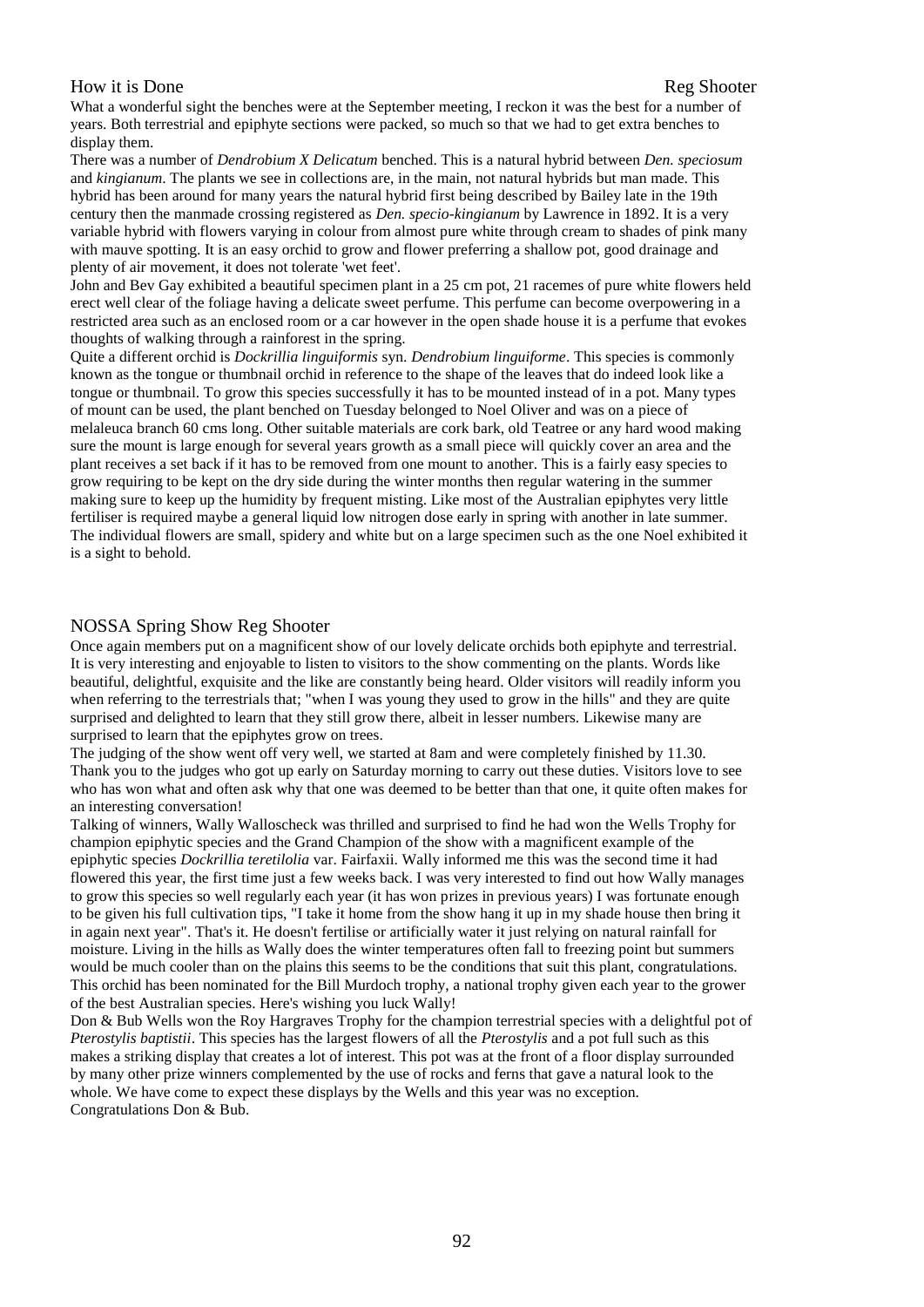As usual Les Nesbitt had an outstanding display of terrestrials. The use of a 100watt lamp assisted in opening some of the Thelymitras that, by the time judging took place was having effect. It is a pity the orchids from this genus do require light & warmth to open fully to be appreciated, because once they are fully open are probably some of the most spectacular of all our native terrestrials. However it was a pot of *Pterostylis* Hoodwink, a crossing of X Ingens with *baptistii* made and registered by Les in I 984 that eventually went on to win the Kay Nesbitt Trophy champion terrestrial hybrid & was nominated for the National Ira Butler award. This was one of Les's 'exhibition' pots that he grows so well. The pot contained about 40 large flowers on 30cm tall stems all of an equal height and in pristine condition, every leaf of the rosettes was fresh and green complementing the whole.

The champion epiphyte hybrid was won by John & Bev Gay for which they receive the AOC Trophy. John brings his plants all the way from Murray Bridge & manages to bench them as if he came from just up the road. John exhibited a number of excellent hybrids, all specimen size. The judges, after much deliberation awarded the champion card to a beautiful plant of *Dendrobium* Anne's Rainbow Surprise. This hybrid can be quite variable, some good some not so good; the plant benched was one of the very good ones. Large open flowers cerise pink in colour suffused with cream carried on numerous racemes exhibiting the blooms to perfection. John had to leave the show immediately after judging, as the Murray Bridge show was on and as President of that club had to be there for presentation of awards. Thanks for your participation in NOSSA show John.

The award for champion display gave the judges something to think about, eventually awarding it to Noel Oliver by just one point over Don & Bub Wells display. Displays are judged by the entire judging panel giving points for variety, labelling, condition of flowers, design, use of accessories etc, both these displays fulfilled these requirements & as I said it was a very close thing. Congratulations to you both.

Unfortunately there were no entries for the novice terrestrial or epiphyte species donated by Margaret Fuller. This prize is to encourage an exhibitor who has not won a prize at a show at any orchid club. The novice exhibitor does not compete with the experienced exhibitors and is an excellent way for a first time exhibitor to obtain experience, so if you have not won a prize at a show why not show next year and get the thrill of winning a prize.

There is more to a show than the champions. If it was not for the members who brought their plants along to make the overall display without winning a card, (like I did) we would not have a show so a sincere thank you to all who participated in making another successful show.

#### Australian Orchid Foundation Awareness Campaign.

#### Damping-off of deflasked seedlings

Problems are often encountered with damping off of epiphyte seedlings immediately after deflasking such as *Dendrobium, Sarcochilus* and the like, both species and hybrids. There is definitely a tendency for them to damp off if they are not treated correctly during the first few weeks after deflasking. This is usually caused by water being given at the wrong time especially if the flasks have been deflasked late in the season. The ideal place to treat them is in a fibreglass house (essentially a shade house with a fibre glass roof) where community pots containing such seedlings can be hung. There is no direct sunlight however the light is still good and the general conditions are buoyant ie. there is a good level of humidity.

A very open mix is used for the community pots ie essentially medium sized bark (use only treated bark) with a shallow layer of the fine grade bark on the top to hold the seedlings in place ok. The seedlings are planted out into the mix after which the pot is well watered with tap water. They are then hung up in the fibre glass house and no further water is given to the mix until such times as new root growth is evident. It may be necessary at times, if the humidity drops significantly, to give the seedlings themselves a fine spray with water. However most times there will be enough moisture within the mix until such time as the new roots start to develop.

NOTE: The watering regime in the last paragraph came under discussion at the September meeting where it was suggested that in S.A. using rain water would be better and that watering may need to be more frequent in our drier, less humid summers.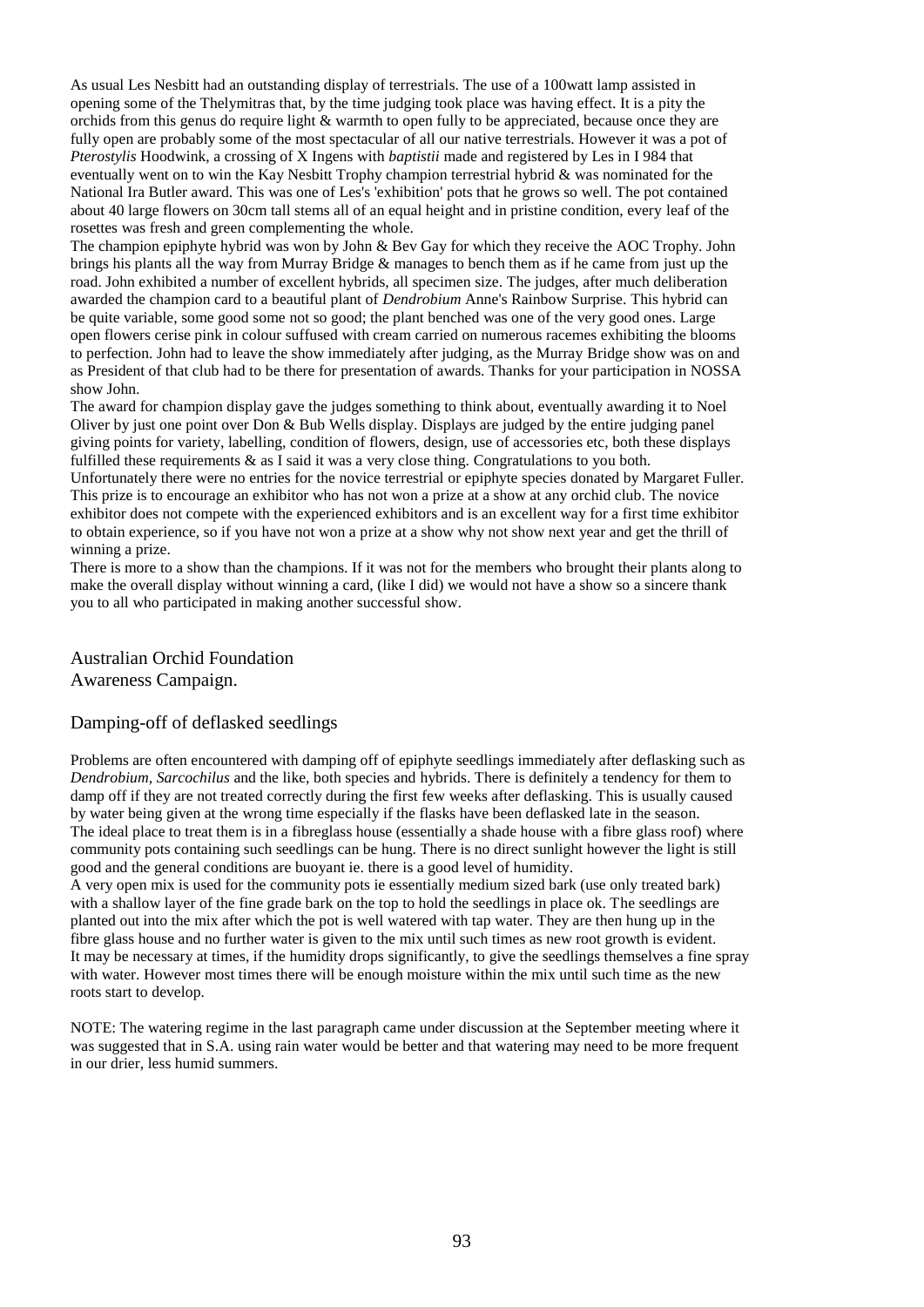#### South Australian Women Orchid Painters number 10: Martha (Pattie) Crompton: the Orchid Painter of Stonyfell

#### By John Crompton

Martha Crompton, known all her life as Pattie, and to me as Aunt Pat, was born in Adelaide in 1870, the second daughter of Joseph Crompton and his wife. Susan Mary.

Susan Mary was the youngest daughter of Francis Clark, who like Joseph Crompton, had escaped from the pollution of industrial revolution Britain to start a new life in the colony of South Australia. He built a house on a property in Bumside and called it Hazelwood. The suburb Hazelwood Park now covers a significant part of the original property.

Other descendants of Francis Clark include the artist Dorrit Black and John McConnell Black author of the Flora of South Australia.

Joseph and Susan Crompton brought up their family of eleven children, including the youngest, John, my father, at Stonyfell House, situated in the gully to the north of the Stonyfell Quarries and Vineyards.

Pattie and her two sisters, my maiden aunts, lived out their long lives at Stonyfell which finally ceased to be owned by the Crompton family in 1978. They had a large influence on me after my mother died suddenly in 1949 and I found myself in Boarding School in Adelaide. Stonyfell became a welcome weekend destination and I roamed the hills around the quarry discovering the local flora and fauna.

Pattie Crompton was taught her skills with watercolors by H. P. Gill and had a career as Drawing Mistress at "Miss Martin's School" in Towers Court, Victoria Square. She was a member of the South Australian Royal Society of Arts and exhibited alongside the likes of Conder and Streeton at a time when a woman who professed to be an artist was not taken seriously.

She painted a number of landscapes, particularly around Stonyfell and at Port Willunga where the family spent their summer holidays. Influenced perhaps by Ellis Rowan the wildflower painter, who stayed at Stonyfell for a number of weeks, she painted some forty five studies of orchids, mainly collected at Stonyfell and on my father's property, "Rivington", at Back Valley. These works carry dates from 1909 to 1921.

Professor John Cleland, who was a friend of my father's, helped create in me a fascination of our environment. I was fortunate to have my childhood in Back Valley with its wealth of terrestrial orchids. As a consequence of that interest, and my many weekends at Stonyfell, Aunt Pat very generously gave me her more than forty orchid paintings.

\*Notes from Bob Bates...... John has kindly loaned NOSSA Pattie Crompton's orchid paintings on CD and this CD is available from our secretary until the end of the year. John also invited NOSSA on a visit to 'Rivington' a few years back, for those who attended that trip Pattie Crompton's paintings will have special significance.

The species painted by Pattie Crompton are listed below in alphabet order:

*Acianthus caudatus, A. pusillus, Caladenia carnea, C. formosa, C. latifolia, C. leptochila, C. reticulata, C. tentaculata, Calochilus robertsonii, Cryptostylis subulata, Diplodium robustum, Dipodium roseum, Diuris behrii, D. brevifolia, D. orientis, D. x palachila, D. pardina, Genoplesium rufum, Glossodia major, Leporella fimbriata, Leptoceras menziesii, Microtis arenaria, Orthoceras strictum, Pheladenia deformis, Plumatochilus plumosus, Prasophyllum elatum, P. pruinosum, Pterostylis cucullata, P. curta, P. nutans, P. pedunculata, Thelymitra antennifera, T. macmillanii, T. nuda, Urochilus sanguineus*. Many of these are rare in SA now. My personal favourite is the *Thelymitra* plate with amazing *T. macmillanii* colours. \*Lets hear from more members and friends and add to this amazing list of South Australian women orchid painters! R. Bates 2004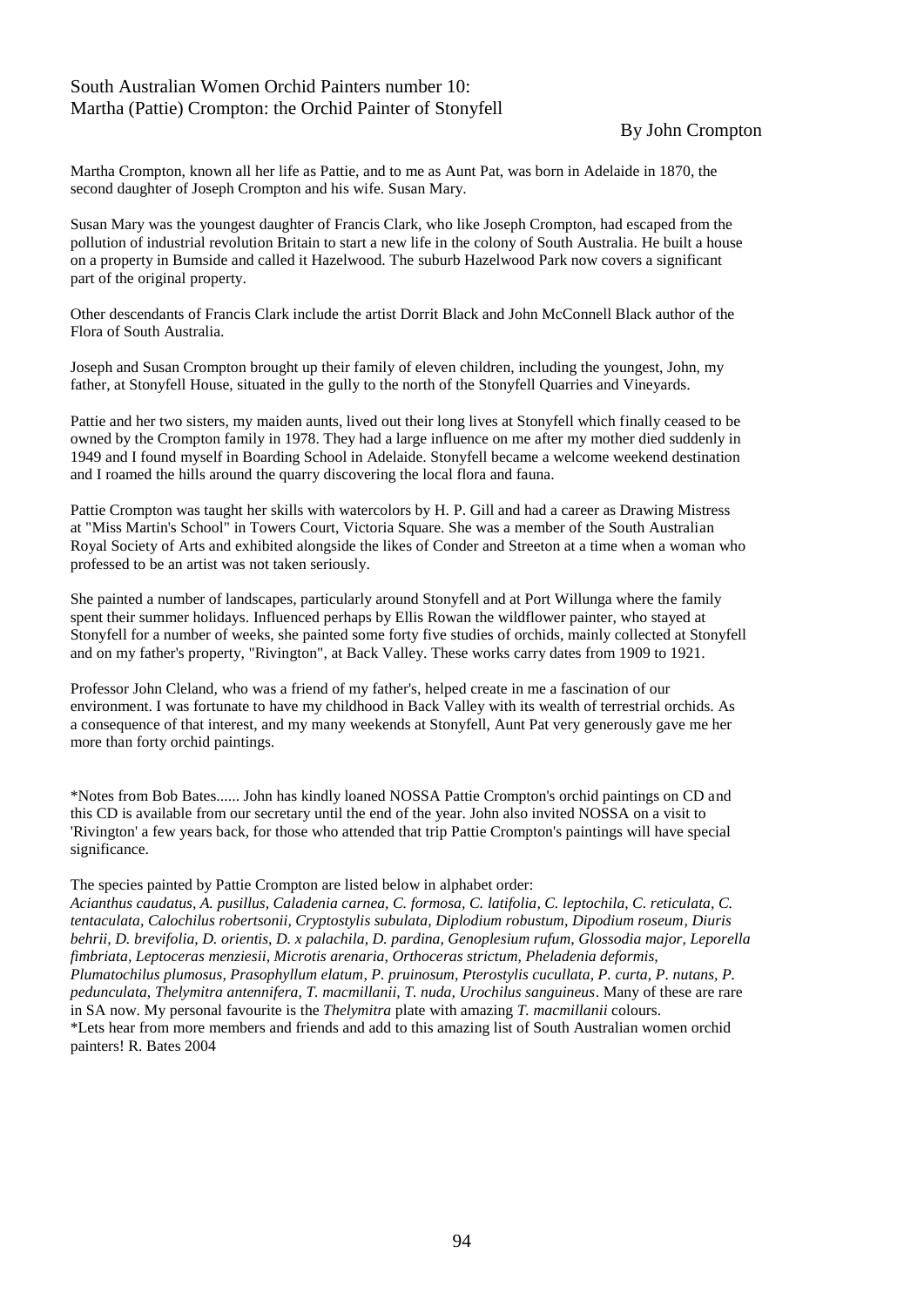#### ORCHID GRID - September 04 Les Nesbitt

Orchids that flowered in September were *Caladenia carnea, Diuris pardina, Diuris lanceolata, Diuris* Pioneer, *Pterostylis nutans, Ptst. pedunculata* and *Thelymitra luteocilium*.

By equinox on 2lst September the weather had become very warm with 2 consecutive days of 27°C in Adelaide and not much less in the hills. All of the wildflowers including the orchids started to bloom in profusion. What a difference a few weeks make when the sun is rising rapidly in the sky. I had to start hand watering the seedlings newly planted out from flasks because the soil surface was very dry. More rain later dampened things down nicely for the flush of spring growth to continue. The two spikes of *Thelymitra grandiflora* continued to develop with the individual buds visible by month end. In contrast to the Adelaide plains, Ptst. curta was still in bud.

New Species of *Thelymitra* (sun orchids) in South Australia Bob Bates

In the latest issue of Muelleria (vol 19) Jeffrey Jeanes has published the third of a series of papers dealing with undescribed Australian Thelymitra species. This time he deals with the self pollinated members of the *T. pauciflora* complex, treating more than twenty species, at least a dozen of which are known from South Australia. These are listed below in alphabetical order with a note allowing for quick identification:

l: *Thelymitra albiflora* Jeanes, the common small, white flowered species mostly in the ranges. (plate 221 in Orchids SA)

2: *T. arenaria* Lindley, a large leaved species, with a bright red base, from sand scrubs ie Williamstown but little known (plate in Jeanes and Backhouse Orch Vic. 2001, page 171 A-C)

3: *T. batesii* Jeanes, a rarer mauve flowered species with pink buds, highlighted veins, scattered at Spring Gully, Scott Ck and Para Wirra. ( plate 31 Muelleria vol 19, 2004)

4: *T. bracteata* J Z Weber ex Jeanes, the largest of the complex with elongated stem and flower bracts, pale blue flowers, locally common in SL was known as 'forest giant' (plate Orchadian 1999)

5: *T. brevifolia* Jeanes, previously known as *T*. 'peppertop', a common species through the wetter parts of SA and with a short, broad, red leaf, mauve flowers and split red column. (plate 222 Orchids SA)

6: *T. cyanapicata* Jeanes, a tiny almost extinct species with blue top to the column and ball-like white tufts. Occurred near Knott Hill and Glen Shera. (plate Orchadian 1999)

7: *T. exigua* Jeanes, which I'm not sure of yet but has been collected at Spring Gully. (plate in Jeanes and Backhouse Orchids Vic 2001 page 170 B, 2001)

8: *T. holmesii* Nicholls, the late flowering swamp species with deep blue flowers and slate grey buds. (plate 209 Orchids SA)

9: *T. inflata* Jeanes, a well known species with shiny bloom on the column. From the Adelaide Hills mostly and previously included in *T. mucida* which is now known to be a purely swamp species (plate 217 Orchids SA)

10: *T. malvina* MA Clements et al, a well known species with lilac hair tufts, now known to be widespread in the South-east (plate 347 in Orchids Vic 1995)

1l *T. mucida* Fitzg a rare swamp species with much split column and shiny bloom. This actually appears to be two species in SA, the larger waterhole taxon may prove to be a still un-named species. (plate 353 in Orchids Vic 1995)

12 *T. peniculata* Jeanes the bright blue flowered, dry-land *holmesii* which sometimes lacks hair tufts and which is common in the Flinders Ra, a few at Spring Gully and one population known from the Sturt Gorge (Plate in Orchids Vic 1995, page 340 as T. holmesii)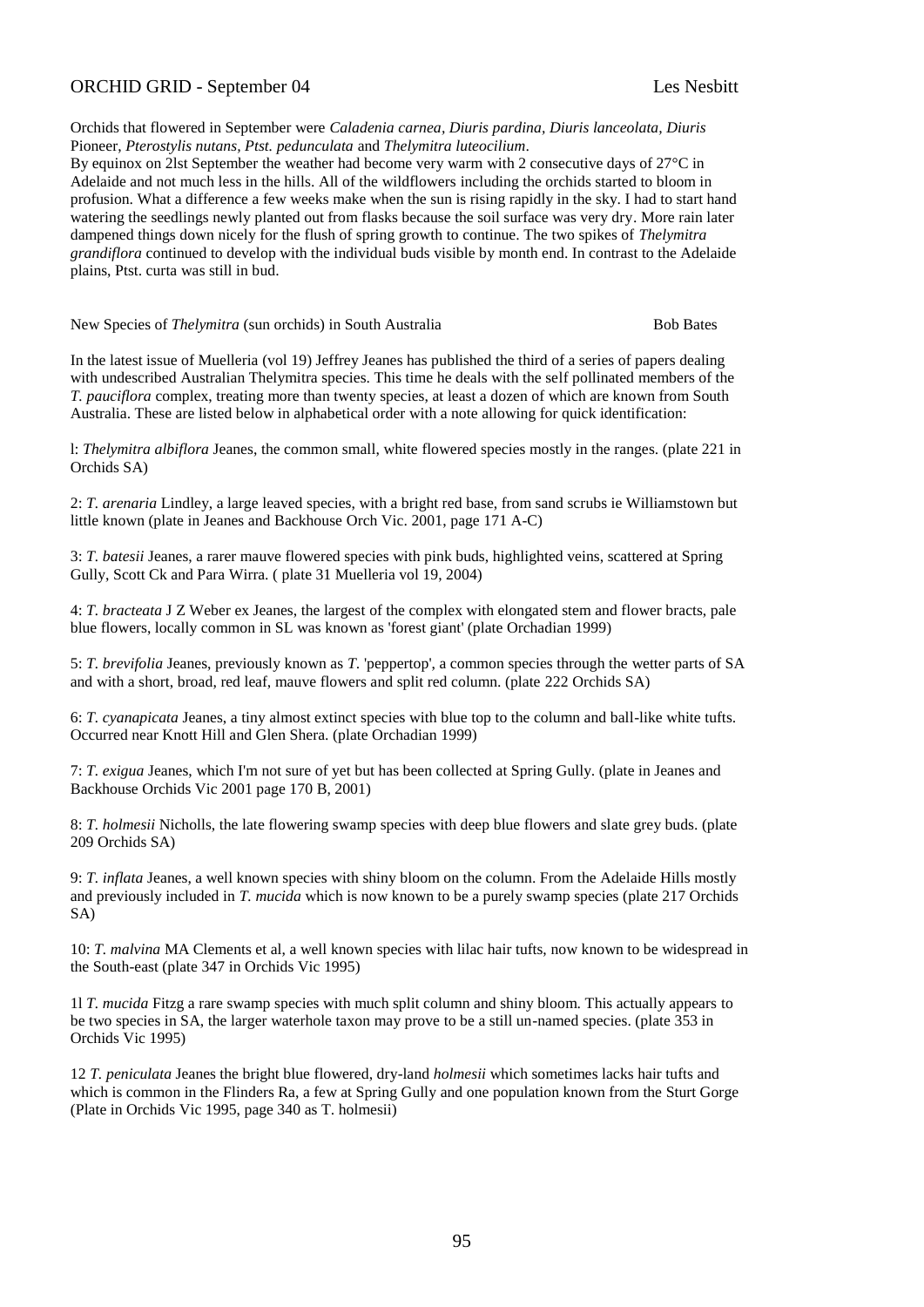13: *T. pauciflora* R.Br., the common species with small narrow leaf, stem clasping to well above soil level, few dull blue flowers (plate 23, fig a, in Nicholls 1969)

In addition to these we now realise that there are several other cryptic species of the complex in SA, some perfumed, some rare and some restricted to odd habitats; with several being collected last year for the first time. Several NOSSA members intend to do detailed research and collecting in SA this spring to sort out the rest!

Judging from some of the photos in Jeff's paper in Muelleria some 'Victoria only' species do occur in SA too. I suspect we will end up with about 20 species in the *T. pauciflora* complex in SA, although some may become extinct before we find them!

Jeffs next paper is likely to have some new *T. nuda* complex, outcrossing, plain blue flowered species to add to the SA list. Let's hope we don't have to wait too long! I personally recognise five species in the *nuda* complex in SA.

Jeff also supports the acceptance of *Thelymitra grandiflora* Fitzg as a SA endemic species in its own right and two subspecies of this are noted.

#### CONSERVATION TRIP TO THE MID NORTH TO MONITOR *PTEROSTYLIS DESPECTANS* - 31st July - lst August, 2004 Thelma Bridle

We watched an approaching weather change as we drove north in sunshine to Brinkworth. By the time we reached Rosemary Pedler's house the wind had strengthened and the sky was grey. It was delightful sitting at Rosemary's having coffee and watching honeyeaters in the many native flowering shrubs with a panoramic vista of the paddocks beyond.

A party of ll headed to the heritage block to commence monitoring. Rainfall had been below average, just over 25% of the expected annual fall, so the locals were looking forward to the impending change. *Pterostylis (Oligochaetochilus) despectans* rosettes were looking good and in large numbers. Phil and I counted rosettes in our 5, metre square grids and found numbers had increased from 53 (2003) to 61. A dense colony close by these grids had also increased in number 238 (2003) to 340, many of these very small. Generally, the larger plants, about a third of the total, had flower buds developing. A couple of rosettes were found dug up, but this was not considered to be the work of choughs.

The total rosette count for Koolunga was only 1% less than that recorded in 2003.

The *Pterostylis (Diplodium) robusta* colony had evidence of only 3 flowers, one possibly developing a seedpod, with many more than 100 times that number of rosettes. The heart-shaped, hairy-stemmed, longsepalled *P. (Linguella) nana* colony was in flower. A group of 30 *Thelymitra* sp. were found and some *T. megacalyptra* almost in flower, although not in conditions which by now had deteriorated into rain. *Caladenia* and *Microtis* sp. leaves were also seen here.

Rain stopped in late afternoon and the lighting across the hills towards sunset was particularly attractive. Despite appearances, the local dirt roads were very slippery following the rain and we watched each other sliding about on the tracks, at times, briefly, out of control.

After a quiet night at Burra we made an early start on a cool morning. Cloud was hanging over the Razorback and Mount Bryan, but the sun was shining and we were expecting a good day. We proceeded carefully on the dirt roads, but these were in quite good condition. All the sheep we passed, except for those wearing protective coats, had turned reddish-brown from the mud.

After the extreme dry of last summer, Peppermint Gully was looking reasonably green. Apostle birds quickly noticed our presence and made it known they didn't appreciate the intrusion, numbers of birds increasing and following us about continually.

Rosettes in marked grids (CP property) totalled the same as in 2003. One grid, a rabbit latrine, had almost twice the number of rosettes of 2003, whilst several other grids had fewer numbers. Rosettes counted throughout the property showed a 15% decrease from 2003.

Two other properties in Peppermint Gully were assessed. Both of these were searched more comprehensively than on previous occasions, resulting in larger numbers of rosettes. Property P had 517 rosettes in 2003 but 712 were diligently counted for 2004. Property G (heavily grazed) has still not been completely investigated. One colony here totalled 99 rosettes and the total count was 317, almost certain to increase with further investigation. Few rosettes with developing buds were noted in Peppermint Gully. This may be due to weather conditions, but will be better assessed later in the year when flowering is monitored.